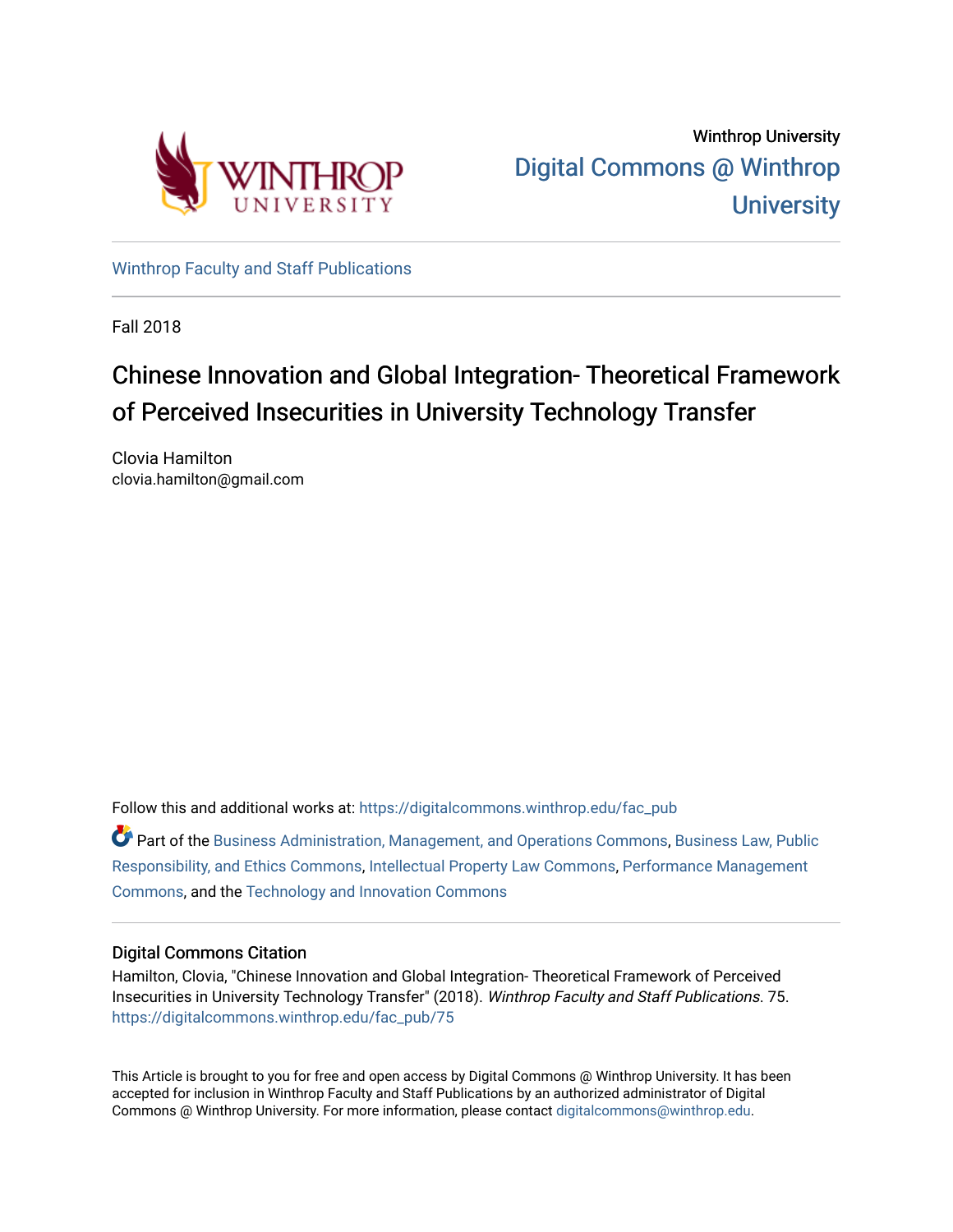



# **11th Annual Conference of the**

# **EuroMed Academy of Business**

# **Research Advancements in National and Global Business**

# **Theory and Practice**

**Edited by:** Demetris Vrontis, Yaakov Weber, Evangelos Tsoukatos

**Published by:** EuroMed Press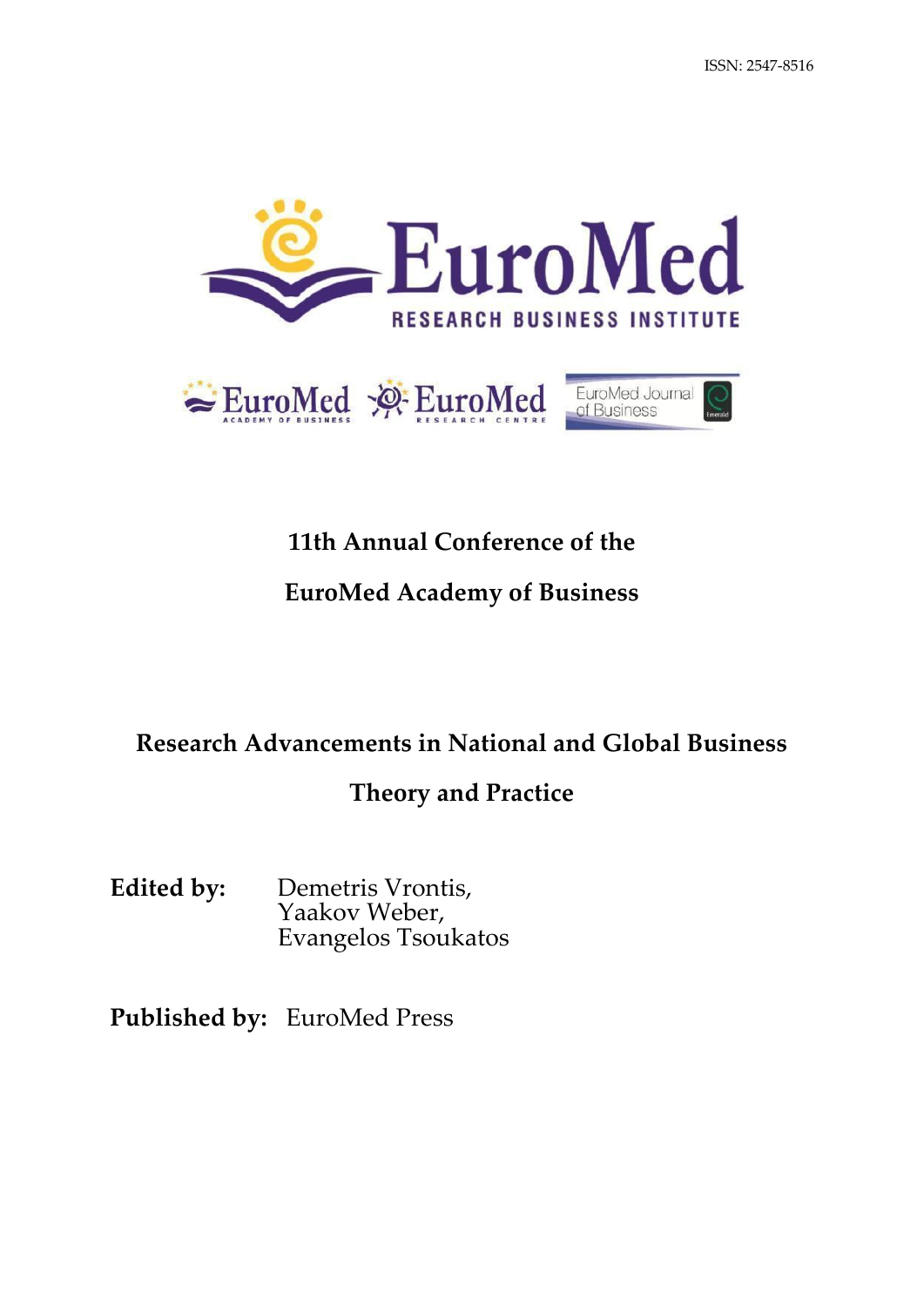# **CHINESE INNOVATION AND GLOBAL INTEGRATION - THEORETICAL FRAMEWORK OF PERCEIVED INSECURITIES IN UNIVERSITY TECHNOLOGY TRANSFER**

#### **Hamilton, Clovia Ann**

Department of Management and Marketing, Winthrop University College of Business Administration, Rock Hill South Carolina, USA

## **ABSTRACT**

University technology transfer is growing in China and is vital to China's innovation and intellectual property program. This paper provides a literature review used to create a theoretical framework for explaining conflicts between university technology transfer participants. Economic development and business competitiveness relies on innovation and intellectual property generation. Given increased investments in university research and Chinese universities, it is important to be aware of conflicts between university technology transfer office staff and faculty within academic exchanges. University technology transfer is growing in China and is vital to China's innovation and intellectual property program. Conflicts between university technology transfer participants can thwart efforts to create thriving, successful university technology innovation and commercialization programs. This paper provides a literature review which defines insecurity as perceived threats felt by both the faculty researchers and TTO staff. From this literature review, a theoretical conceptual framework and hypotheses were developed to explain this phenomenon.

*Keywords: intellectual property, job insecurity, technology commercialization, culture in research, research and development, technology development, Chinese intellectual property piracy, IP piracy* 

### **INTRODUCTION**

This research is motivated by recent concerns over Chinese piracy of intellectual property. This research identifies conflicts between participants in university technology transfer which can harm academic exchanges between American and Chinese researchers. Universities have increased contributions to China's national innovation systems (Singh, 2015). In the late 1990s, a number of regulations were adopted by central and provincial Chinese governments to increase technological innovation and university-industry partnerships (Nezu, 2007). This is evidenced by the fact that since 2000, China has been the largest producer of science and engineering doctoral degrees; and the growth has been at a rapid rate. There were 4,000 awarded in 1996 and 31,000 by 2010 (NSF, 2014). Also, in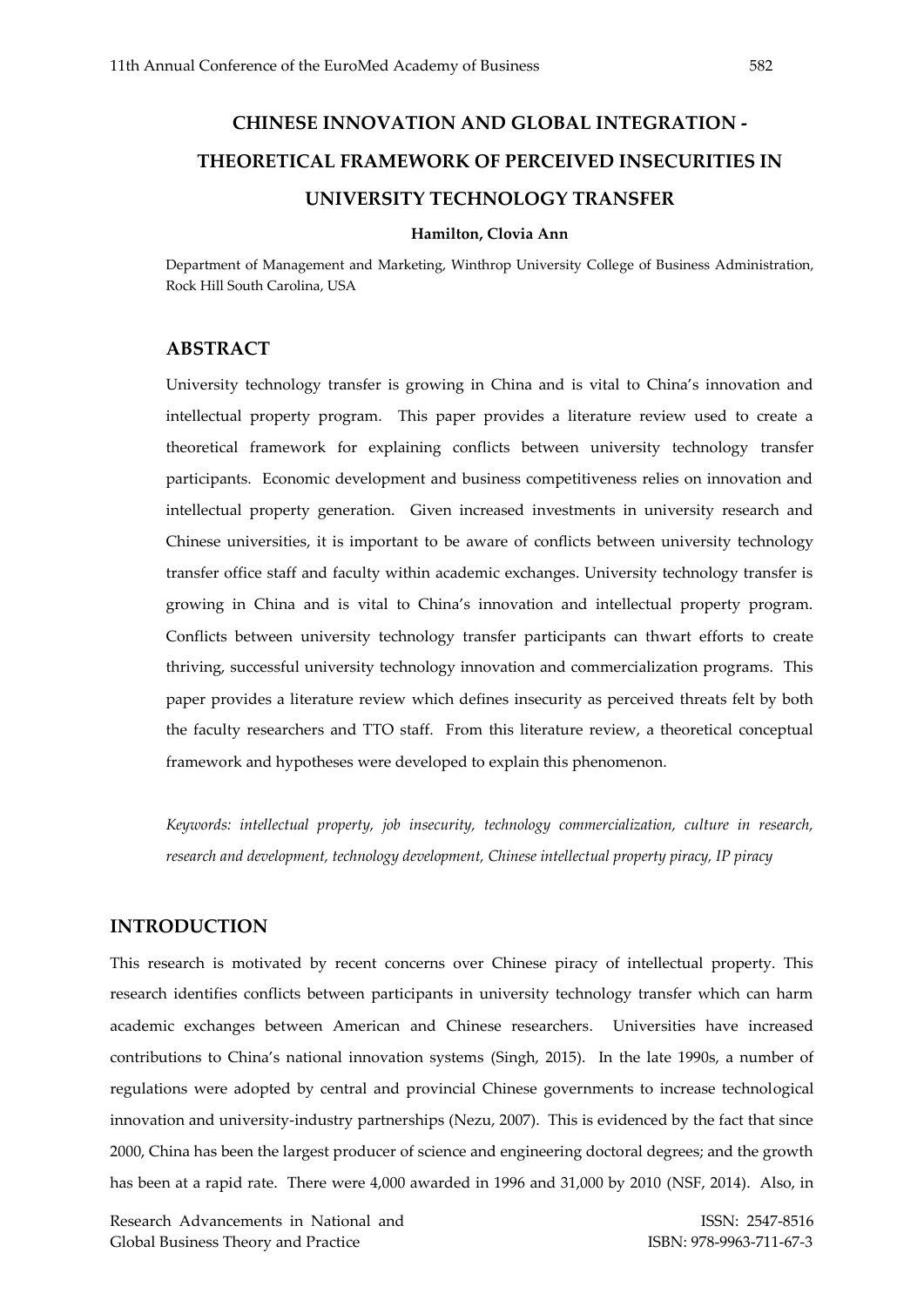the early twenty-first century, there were about 2,000 scientific university ran businesses employing 238,000 employees including 78,000 researchers resulting in an increase of university technology transfer (Nezu, 2007).

Like the American universities, the details of managing intellectual property (IP) rights in collaborations are decided by the Chinese universities. Many Chinese universities have University IP Management Offices with publicly stated IP rules and require that their researchers file IP disclosure forms (Nezu, 2007). Thus, there is increasing transparency. With the increase of university managed business enterprises, there is growth in international collaborations. For example, the Japanese Kyoto University set up a technology licensing office in China. Although many Chinese universities have publicly stated their IP rules, there is a need for more consistency in IP rights management and more transparency given the increase in international collaborations (Nezu, 2007).

Academic interest in China's tech transfer has increased in both China and in America (Chen, 2016). University technology transfer offices (TTOs) have been around in America since the passage of the Bayh Dole Act in 1980. TTOs emerged in China nearly 20 years later in 1999 at the Xi'an Jiotong University and East China University of Science and Technology (Nezu, 2007). There are at least 30 TTOs in operation in China. Faculty are critical to university-industry licensing because if the research faculty did not participate in university tech commercialization, there would be a lack of university owned intellectual property (IP) to license and potential licensees to license patented inventions to (Thursby, 2004). Although the TTO staff is also critical, faculty researchers' attitudes about university tech transfer and their participation have more influence on the success of university tech licensing than the assistance provided by university TTOs (Wu, 2014). There are potential conflicts between the American faculty researchers and their university TTO staff persons. Herein, it is argued that in multicultural academic exchanges between American and Chinese researchers, there are also potential conflicts due to perceived threats. These threats are largely influenced by American's focused attention on IP piracy problems in China.

This research begins with a literature review of felt insecurities from both the faculty researchers' and TTO staff's perspectives. This is followed with a discussion of IP piracy violations and the work of cross-cultural teams. Based on these findings, a conceptual theoretical framework which explains this phenomenon is described.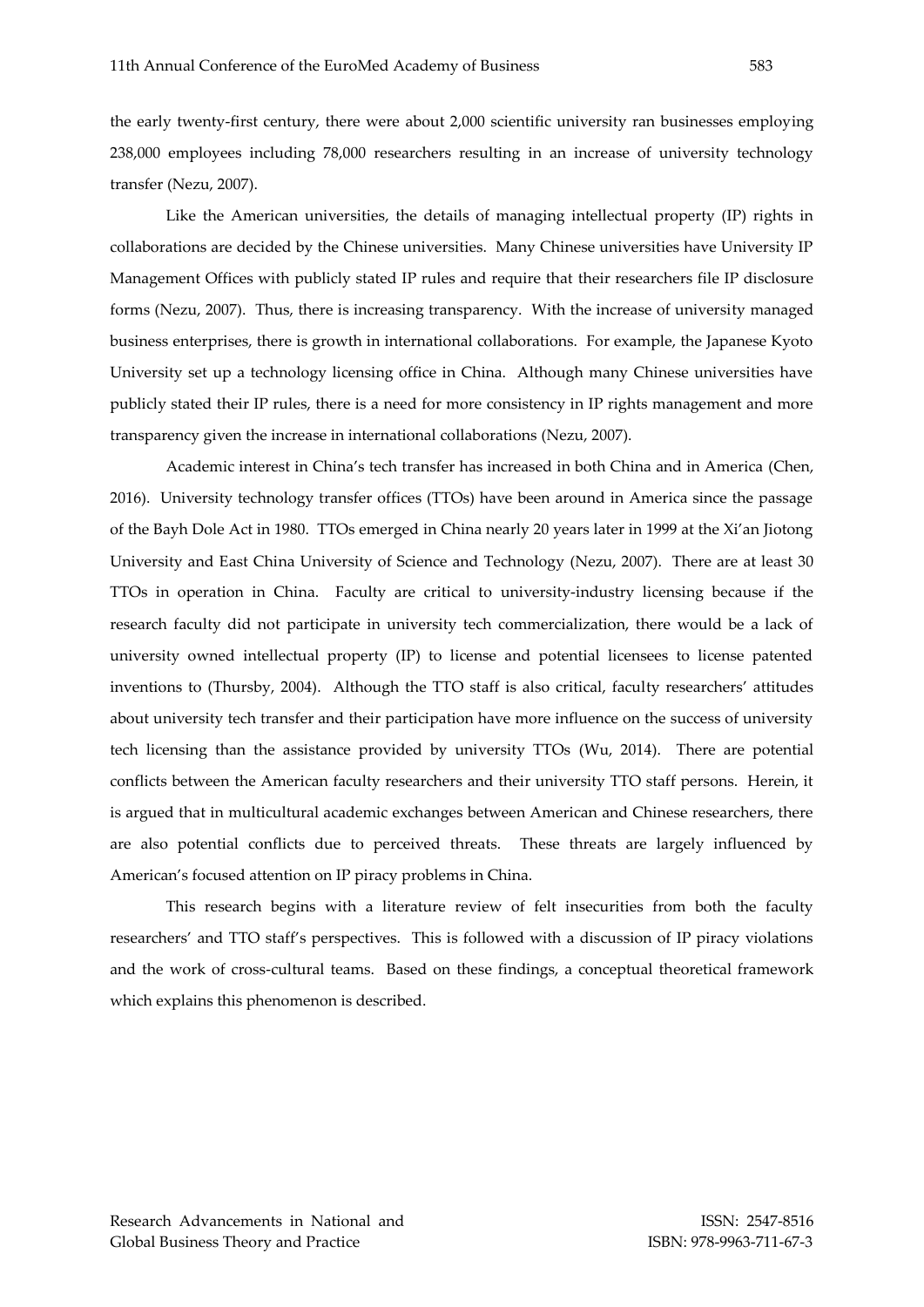#### **LITERATURE REVIEW**

### **Defining Insecurity as a Perceived Threat**

#### *Faculty Researchers' Insecurities*

**Counterfeits and IP piracy.** When Chinese university researchers seek to work collaboratively with American university researchers, there are likely to be perceived insecurities. Legal researchers have noted that as America's legal regime is aimed to protect American intellectual property, it thwarts the optimal foster of innovation (Dreyfuss, 2016). The lack of clarity over IP ownership rights can make American universities unattractive to Chinese students, visiting faculty and other collaborators given the litigious nature of the 1996 Economic Espionage Act (EEA) involving harm to academic exchanges (Dreyfuss, 2016). Academic exchanges between American and Chinese faculty can also be harmed by perceived insecurities about IP piracy and current concerns about counterfeit product markets. It is estimated that 5 to 10% of world trade is counterfeit goods valued at an estimated \$500 billion in lost sales to companies with legal rights to those products (Amine, 2007). There is evidence that IP owners have to raise their prices and quality; and reduce sales in order to attract product demand and compete against Chinese counterfeit products. This evidence may lead to insecurities and distrust at the R&D phase of product innovation and academic exchanges between American and Chinese researchers. At the production phase of tech commercialization, there is evidence that when Chinese multinationals fear losing tech advantages to counterfeits, they fragment their production among multiple local plants to diminish information flow and deter IP infringement; or they may limit the range of technologies that they offer (Sun, 2010, Maskus, 2000, Fink, 2016). This leads to inefficiencies and a reduction in the ultimate technology transfer into the commercial marketplace.

The high incidents of counterfeiting and IP Piracy in the East (China and India) in comparison to the West (America) is likely the result of cultural differences. Owning and protecting IP rights is a Western concept and infringing on IP rights is not viewed as morally wrong in China (Chaudhry, 2009). In fact, although the World Intellectual Property Organization (WIPO) was created in 1967 (WIPO, 2017), IP laws were not adopted in China until the late 1970s and China was not admitted into WIPO until 1980 (Amine, 2007). China did not have patent laws until 1984. Whereas, the American patent protection is included in the US Constitution legislative powers given to Congress signed in 1787 to promote science and the arts (History.com, 2009). Thus, there is nearly 200-year time span between the birth of the American and Chinese IP legal systems.

This cultural difference has presented conflicts between American university researchers and Chinese national researchers in the United States. It has also resulted in race- based hate and discrimination directed toward Chinese students and faculty on university campuses. For example, the racists flyers were posted at the University of Texas at Austin School of Engineering accusing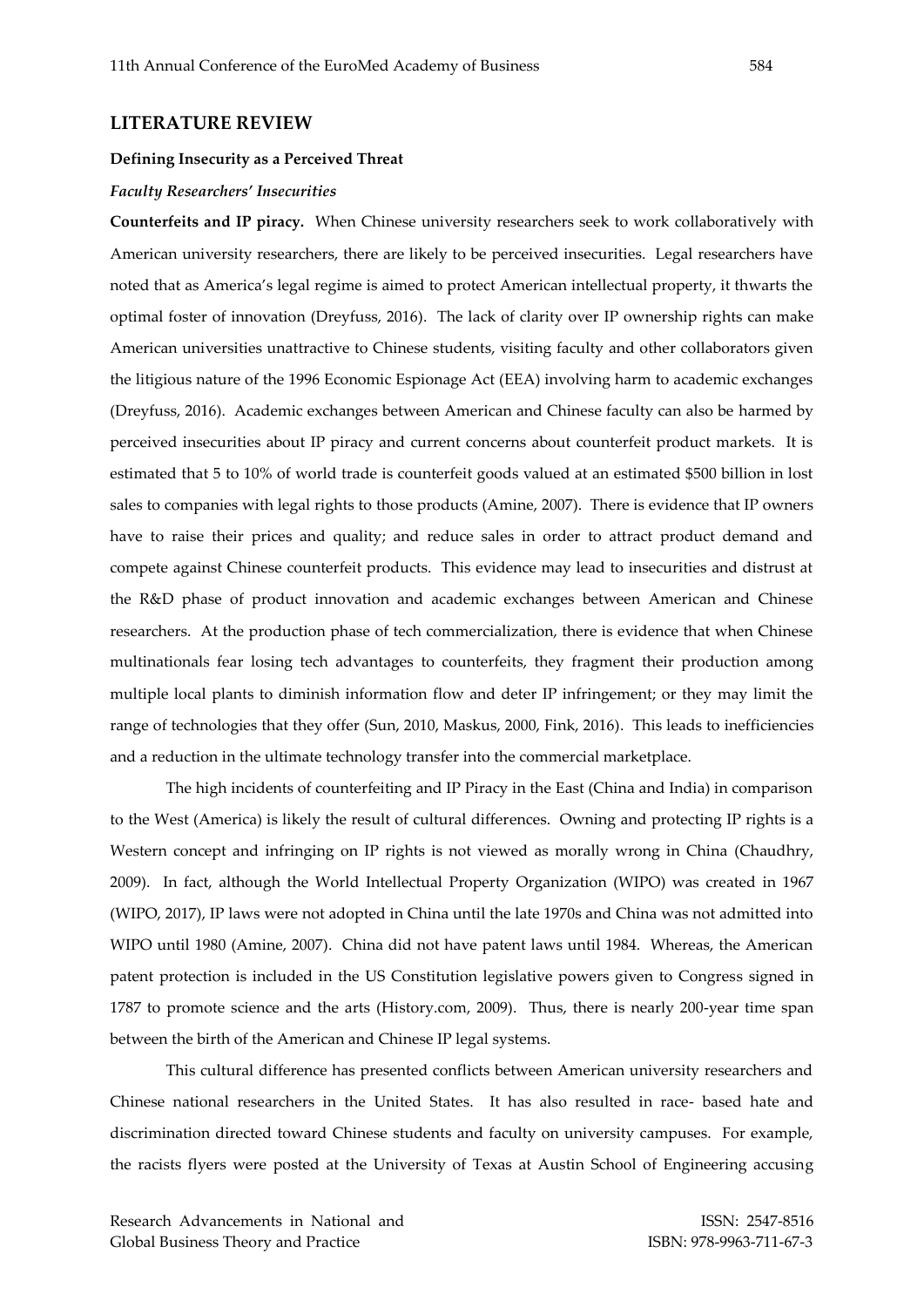Chinese students of plagiarizing and in need of special ethics lessons (Herreria, 2017). Yet, the reality is that there is a widespread global problem with consumer complicity to purchase counterfeits, to ignore IP owner legal rights and protections, and to support counterfeit sellers in order to express anti-big business sentiments (Chaudhry, 2009, Tom, 1998). Yet, there are serious concerns in China. The Office of the US Trade Representative (USTR) has China on Section 306 monitoring due to its serious problems with regard to IP rights protection in trade (Piquero, 2005). This does not help American Chinese research relationships. For example, in the software industry, by the year 2001, China had piracy rates of over 90 percent (Ronkainen, 2001). Using cultural value dimensions (Hofstede, 1980), Ronkainen (2001) found that countries with high power distance displayed higher levels of piracy than more equalitarian societies. These types of countries display concerns of interpersonal distrust and feelings of unfair deals. Further, the higher the avoidance of uncertain and ambiguous situations, the higher the rate of piracy (Ronkainen, 2001).

Forty-nine (49) American firms formed an anti-counterfeiting coalition in China. The coalition's purpose was to implement resistance strategies against deceptive product designs, labeling and packaging. However, they are losing the battle (Amine, 2007). Arguably, the American/China IP piracy war increases perceptions of perceived threats to IP rights and in turn to job security for research faculty who rely on the creation and protection of the results of their R&D. It can lead to distrust.

Besides IP rights issues, other problem areas with cultural differences in multicultural research teams include communication issues with accents, fluency, differing attitudes toward authority and hierarchy, indirect versus direct communication, and conflicting decision-making norms. The key to rectifying these communication problems is to acknowledge and discuss the cultural gaps and establish norms (Brett, 2006). Trust is essential to high functioning multi-cultural teams. Having team leaders that understand cultural and language differences and multi-cultural perspectives; and the ability to establish clear norms is essential to building trust in cross-cultural teams (Molinsky, 2016).

**American faculty researchers' conflicts with their university TTO staff.** To further fuel insecurities, there are issues among the American university technology transfer players. In America, non-tenured faculty have less independence than tenured faculty and considerable voice in influencing university choices (McPherson, 1999). In addition, what is produced in the academy is highly specialized and advances the need for long-term job security (McPherson, 1999). In research universities that offer tenure, non-tenured faculty researchers strive to earn tenure and guard themselves in the process of achieving this goal. A fundamental question that arises is whether the American faculty researcher's participation in university tech commercialization will count toward tenure.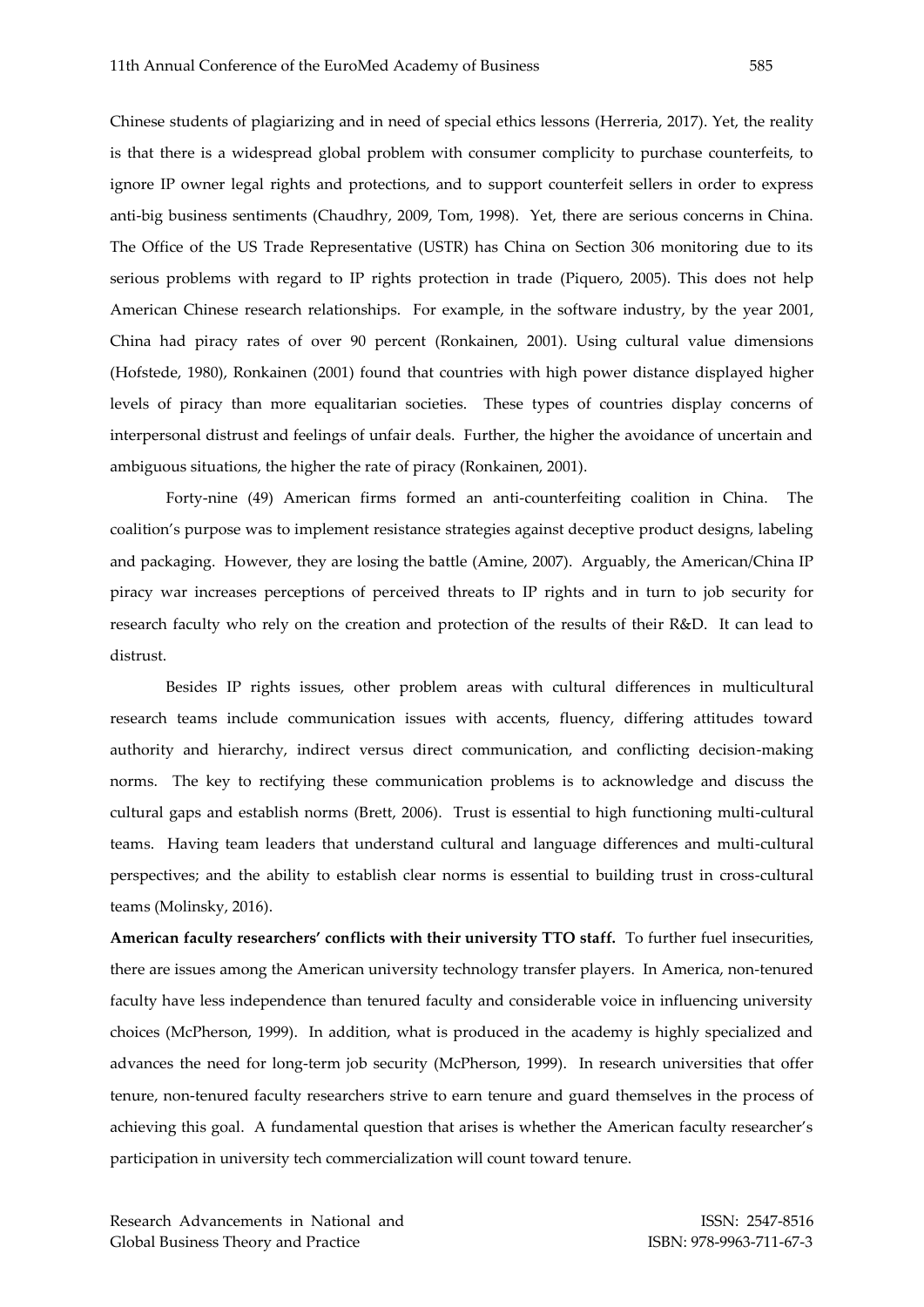American faculty researchers are evaluated on the basis of their research, teaching and service. Faculty members may choose not to participate in technology commercialization and not to work with their TTO because scholarly work is advocated more so in university policies than commercialization activity which is typically ranked as a service and does not weigh as much in TNP decisions (Markman, 2005, Link, 2008). Since, in research universities, faculty research findings count the most toward tenure, faculty members are very guarded and protective about their research. Getting involved with TTO staff has been deemed an act of delegation on the part of faculty (Jain, 2009). This occurs only after the faculty researcher perceives the TTO staff as trustworthy.

When it comes to TTO staff's insecurity, there are perceived threats to positive performance evaluation outcomes. TTO staff competency is evidenced by their actual educational backgrounds, prior work experience and years of work experience in the TTO. As aforementioned, the faculty researchers have concerns about the TTO staff's competence and their ability to manage the disclosed inventions, gain patent protection, and communicate effectively with industry representations regarding licensing opportunities. Tech transfer is a social knowledge-making action for which professional communication is central to the transfer of the technology transfer (Perkins, 1993). Well, the TTO staff may be equally insecure about these responsibilities. They will gain more confidence and feel less perceived insecurity as they gain more experience and education.

Technology transfer is typically a research administration service located in the research offices of universities. In America, the TTO directors often report to the Vice Presidents of Research. TTO performance is measured by the number of startups and licenses formed. With respect to research administration, some of the challenges include faculty fear of the unknown in that they do not know how their engagement in research and tech transfer will turn. More importantly, they question what is in it for them (Miner, 2003). Problems include not understanding why any new focus on tech commercialization is needed, lack of confidence in leaders and general mistrust. Faculty researchers question why leaders want them to do more when their workload may already be too heavy (Miner, 2003).

One issue is the TTO staff's perception of faculty researchers' motivation to engage in university tech commercialization. TTO directors have listed faculty indifference and ideological resistance as impediments to securing discoveries from faculty inventors (Markman, 2005). While applied researchers care little about increases in university patenting, there is fear among some basic researchers that patenting might get in the way of their research choices (Davis, 2011).

In addition, the time demanded by faculty researchers and university administrators can be problematic. At many researcher universities, TTOs are very demanding, high stress work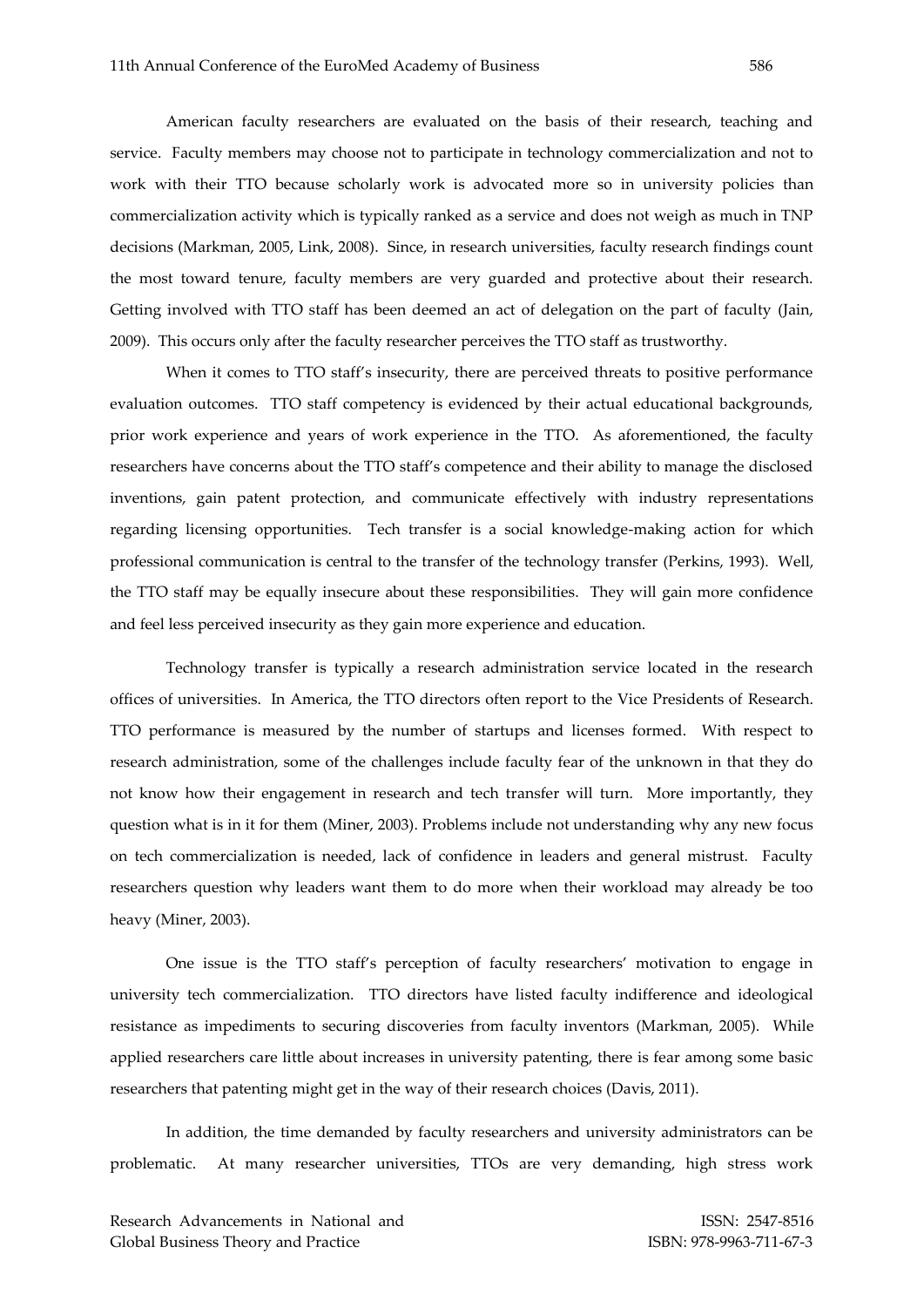environments (Abrams, 2009). These offices operate in crisis mode with deadlines, mounds of paperwork, pressure, budget restrictions and bureaucracy (Hesselton-Mangan, 2003). This is particularly true of universities with larger research volumes. In general, with respect to time management, research administrators like the TTO staff are responsible for inspiring faculty to submit invention disclosures, bolstering the university's research culture, and gaining buy-in to research activities, and training faculty and other personnel about research policies and procedures (Miner, 2003). The time demanded of the TTO staff by their customers depend on their customers' ever changing expectations which need to be managed (Weeks, 2006).

Potential conflicts in American-Chinese research exchanges

### **PROPOSED THEORETICAL FRAMEWORK**

Based on the literature review, a theoretical framework for Chinese American academic tech transfer exchanges was developed. The study of perceived insecurity is complicated. Figure 1 depicts conceptually independent variables that can be and in fact, have been measured to assess individual insecurity distress and how that distress correlates to TTO staff performance, the dependent variable. TTO performance is a measure of licensing revenues and start-up companies formed by the TTOs.

#### **Propositions**

#### *Faculty researchers' job insecurity*

As per the findings in the literature review, faculty researchers' perceived threats to tenure and promotion are impacted by the following six (6) measures:

- 1. Whether the research university has policies that allow participation in the university technology commercialization process to count toward tenure and promotion **Proposition 1.1 – The presence of university policies that allow participation in the university** technology commercialization process reduce affected distress caused by faculty researcher job insecurity.
- 2. How the faculty researchers perceive the TTO staff's reputation

Perceptions of TTO staff's reputation are influenced by the faculty researcher's and their peers' previous experience with the TTO staff. Perceptions of TTO staff lack of competence to successfully carry out technology commercialization functions also influences perceptions of TTO staff reputation. These perceptions may be related to evidence about the TTO staff's educational background, size of the organization measured by full time equivalent staff hires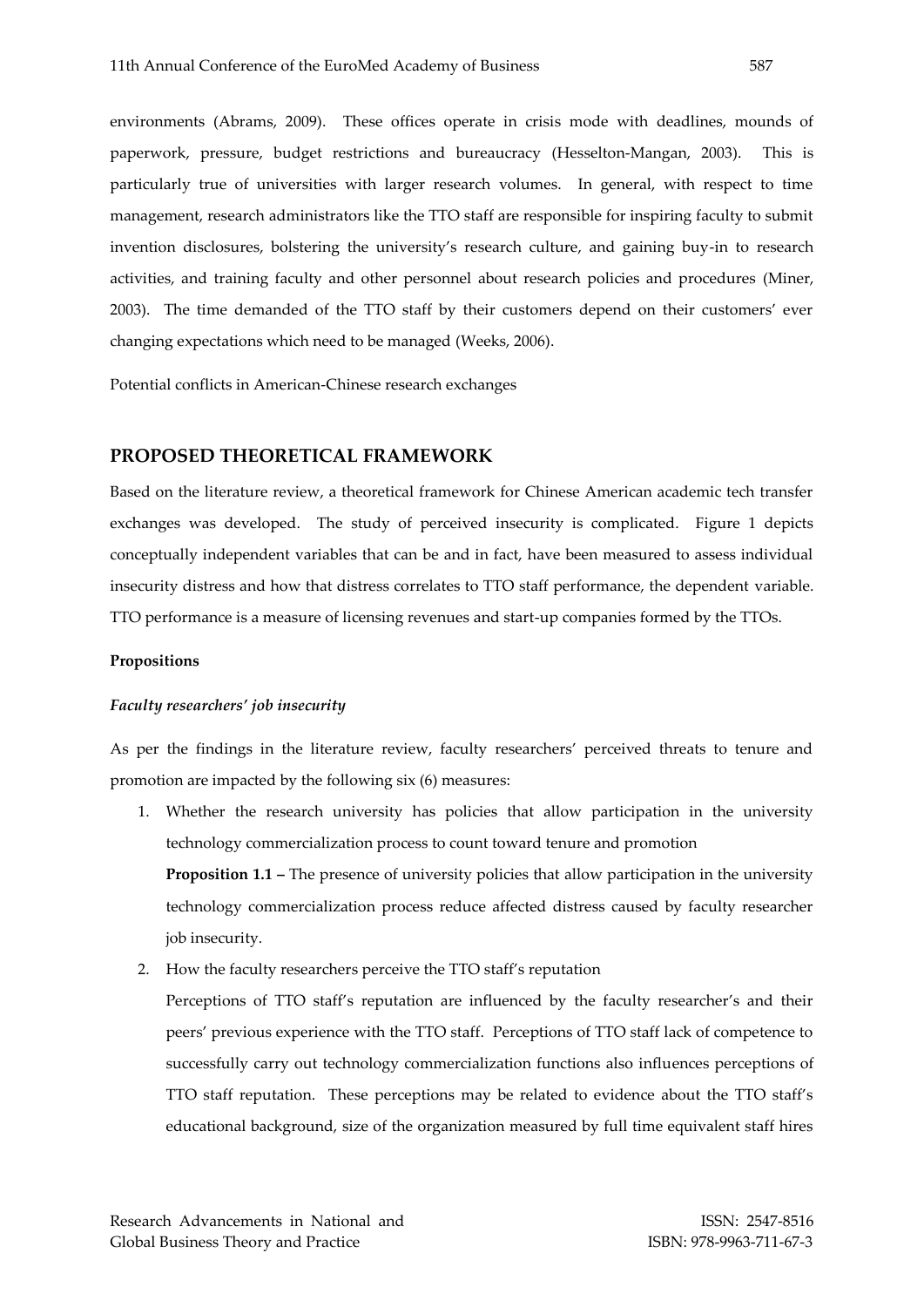(FTEs), and TTO staff years and quality of prior work experience in technology intellectual property protection, marketing, and licensing negotiations.



ion: Tension between university tech transfer office (TTO) staff and faculty researchers

*Figure 5: Concept Model for University Tech Transfer Insecurities in Chinese American Academic research exchanges* 

**Proposition 1.2 –** Positive faculty researcher perceptions of TTO staff reputation reduce affected distress caused by faculty researcher job insecurity.

3. How concerned the faculty researchers are about protecting their research programs and inventions from potential mismanagement by TTO staff

**Proposition 1.3 –** Positive faculty researcher perceptions of TTO management of faculty researcher inventions and established industry social network relationships reduce affected distress caused by faculty researcher job insecurity.

4. Perceived and realized support from the university as evidenced by university mission statements and policies related to funding, royalty sharing, and other incentives and rewards for participating in technology commercialization

**Proposition 1.4** – Positive perceptions and realizations of support from the university as evidenced by university mission statements and policies related to funding, royalty sharing, and other incentives and rewards for participating in technology commercialization, reduce affected distress caused by faculty researcher job insecurity.

5. Time commitment required to engage in university technology commercialization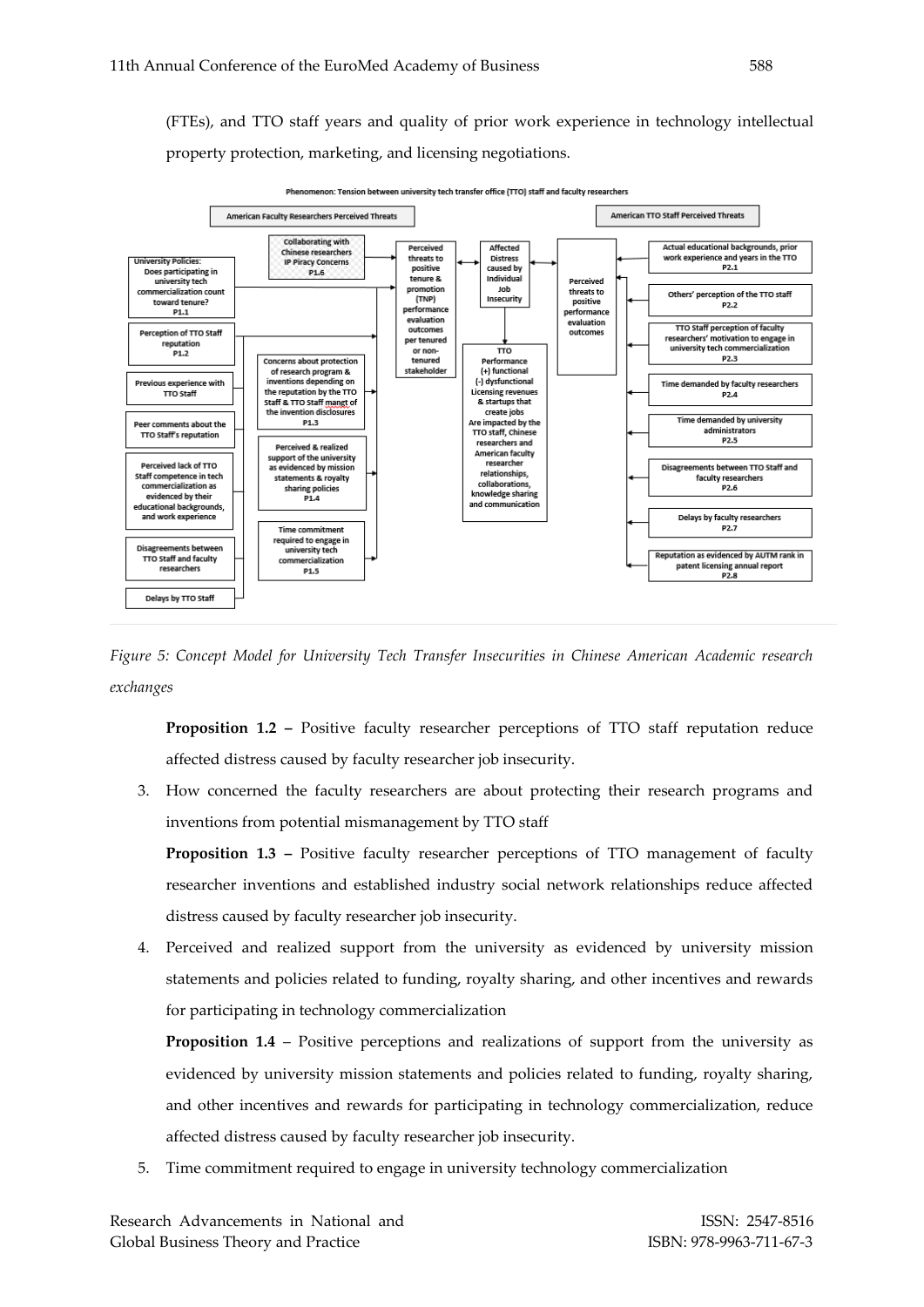**Proposition 1.5** – Perceived and realized high amounts of time commitment required to engage in university technology commercialization will reduce affected distress caused by faculty researcher job insecurity.

6. The added layer of complexity with perceived threats of Chinese IP piracy which looms as a concern when American faculty researchers collaborate with Chinese researchers **Proposition 1.6** – Perceived threat of Chinese IP piracy will increase affected distress caused by faculty researcher job insecurity.

### *TTO Staff's Job Insecurity*

TTO staff perceived threats to job security, evidenced by performance evaluations, are impacted by the following eight (8) measures:

1. Actual educational backgrounds, technology commercialization work experience, and years in the TTO

**Proposition 2.1** – The presence of actual technology commercialization educational backgrounds, technology commercialization work experience, and years of work in the TTO reduce affected distress caused by TTO staff job insecurity.

2. Other's perceptions of TTO staff competence

**Proposition 2.2 –**Positive perceptions by others of TTO staff competence reduce affected distress caused by TTO staff job insecurity.

3. TTO staff perception of faculty researchers' motivation to engage in university technology commercialization

**Proposition 2.3** – Positive perceptions by TTO staff of faculty researchers' motivation to engage in university technology commercialization reduce affected distress caused by TTO staff job insecurity.

4. Time demanded of the TTO staff by faculty researchers

**Proposition 2.4** - Perceived and realized low amounts of time commitment required to work with faculty researchers engaged in university technology commercialization reduce affected distress caused by TTO staff job insecurity.

5. Time demanded of the TTO staff by university administrators

**Proposition 2.5** - Perceived and realized low amounts of time commitment required to work with university administrators engaged in university technology commercialization reduce affected distress caused by TTO staff job insecurity.

6. Disagreement between TTO staff and faculty researchers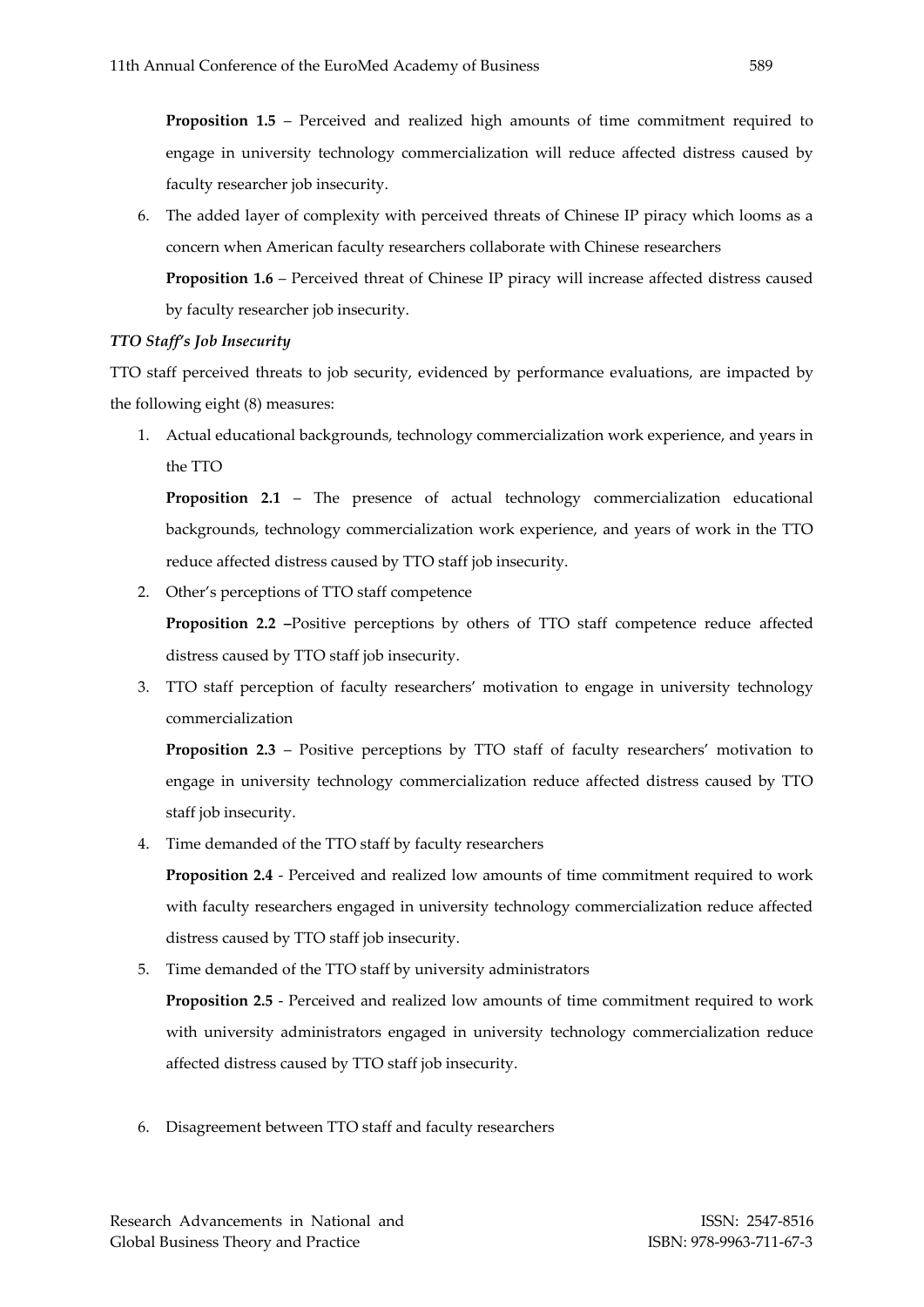**Proposition 2.6** – Low amounts of disagreements between TTO staff and faculty researchers reduce affected distress caused by TTO staff job insecurity.

7. Delays by faculty researchers

**Proposition 2.7** – Low instances of delays by faculty researchers reduce affected distress caused by TTO staff job insecurity.

8. Reputation as evidenced by the Association of University Technology Managers' (AUTM) rank in patent licensing annual report

**Proposition 2.8** – Working for a research university that is highly ranked by AUTM's annual licensing survey reduces affected distress caused by TTO staff job insecurity.

Any added threats of intellectual property piracy excaserbates an already tenuous area of conflict.

### **CONCLUSION**

This research is motivated by recent concerns over Chinese piracy of intellectual property. The goal of this research is to provide a conceptual theoretical framework for researching conflicts in academic exchanges between faculty researchers and university TTO staff. In particular, this framework includes the added complexity of potential conflicts due to cultural differences between American and Chinese faculty researchers. Ultimately, with use of this theoretical framework for research, this body of research can reveal guidelines to alleviate conflicts for use by technology managers and academic researchers who are responsible for engaging in university technology commercialization. Tech transfer can be viewed as a process that draws out stressors and result in felt job insecurity. Job insecurity is proposed to be felt by both the TTO staff and the faculty inventors. This research aims to provide a better understanding of what can reduce affected distress and result in subsequent improved university tech transfer performance.

The significance of the university tech transfer process for intellectual property managers is the emphasis tech transfer paces on collaboration and knowledge sharing. It is proposed that any lack of communication, social exchanges, motivation, engagement, streamlined processes, supportive organizational cultures, or competencies on the part of the TTO staff or faculty researchers can result in felt job insecurity and distress. Also, people who lack personality characteristics that give them an aversion to job insecurity can experience the stress. It is advocated that all of these factors need to be examined further in a holistic way.

This study will help universities hone in on the causes of faculty researcher and TTO staff perceived job insecurity. This paper provides a review of the top perceived impediments to faculty researcher participation in the university technology transfer process. It is theorized that job insecurity may cause both the faculty researchers and TTO staff to experience perceived distress that hinders their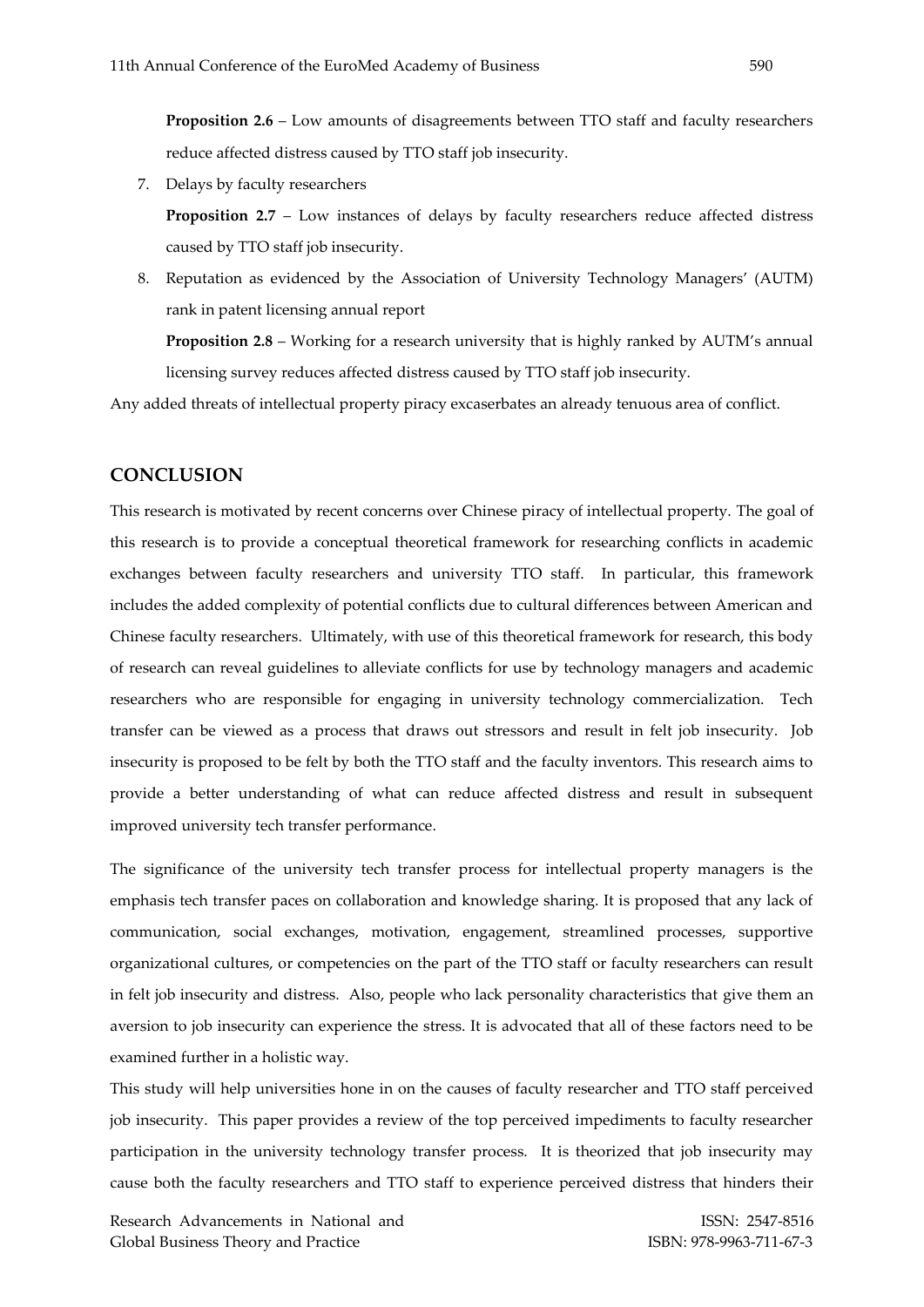ability to build stronger working relationships in the technology commercialization arena. Job insecurity is a perceptual phenomenon (Sverke, 2002, Greenhalgh, 1984) and is defined as an affected distress in alignment with stress theory which teaches that the anticipation of a fundamental and unwanted event leads to strain (Sverke, 2002). This study is very important to the field of university technology transfer because job insecurity can lead to reduced work effort, propensity to leave, and resistance to change (Greenhalgh, 1984). This research focuses on job insecurity among university faculty researchers and technology transfer office (TTO) staff. Many research universities have TTOs to support technology commercialization activities. These activities include soliciting invention disclosures from academic inventors, evaluating the disclosures for marketability, patenting inventions, and licensing intellectual property (IP). IP might be licensed to start-up businesses or established firms big and small.

This paper examines the top impediment to faculty researchers engagement in the process: faculty indifference, ideological resistance, poor discoveries, limited TTO budget, bad TTO reputation, and university bureaucracy (Markman, 2005). Other impediments examined are lack of trust in the process, delays, building and guarding research collaboration funding relationships, and non-tenured faculty researcher concerns. In addition, this paper also examines the theoretical framework for the study of job insecurity related to university technology transfer. Personality, motivation, social exchange, social network, power dominance, worker resistance, and communication theories are discussed. A theoretical conceptual model of the phenomenon is also provided and discussed. Fourteen (14) related propositions are presented as groundwork for a future empirical study to test this theoretical concept.

#### **REFERENCES**

ABRAMS, I. L., GRACE; STEVENS, ASHLEY 2009. How are U.S. Technology Transfer Offices Tasked and Motivated - Is It All About the Money? Research Management Review, 17, 1-34.

AMINE, L. S. M., PETER 2007. Cost-benefit models of stakeholders in the global counterfeiting industry and marketing response strategies. Multinational Business Review, 15, 63-86.

BRETT, J. B., KRISTIN; KERN, MARY C. 2006. Managing Multicultural Teams. Harvard Business Review.

CHAUDHRY, P. P., JONATHAN; ZIMMERMAN, ALAN; CORDELL, VICTOR 2009. Evidence of managerial response to the level of consumer complicity, pirate activity, and host country enforcement of counterfeit goods: An exploratory study. Multinational Business Review, 17, 21-44.

CHEN, A. P., DONALD; KENNEY, MARTIN 2016. University technoogy transfer in China; a literature review and taxonomy. Journal of Technology Transfer, 41, 891-929.

DAVIS, L., LARSEN, MARIA THERESA, LOTZ, PETER 2011. Scientists' perspectives concerning the effects of university patenting on the conduct of academic research in the life sciences. J Technol Transf, 36, 14-37.

DREYFUSS, R. L., ORLY 2016. Economic Espionage as Reality or Rhetoric Equating Trade Secrecy with National Security. Lewis & Clark Law Review, 20, 419-475.

FINK, C. M., KEITH; QUIAN, YI 2016. The Economic Effects of Counterfeiting and Piracy - A Review and Implications for Developing Countries. World Bank Group

GREENHALGH, L., ROSENBLATT, ZEHAVA 1984. Job Insecurity: Toward Conceptual Clarity. The Academy of Management Review, 9, 438-448.

Research Advancements in National and **ISSN: 2547-8516** Global Business Theory and Practice **ISBN: 978-9963-711-67-3**